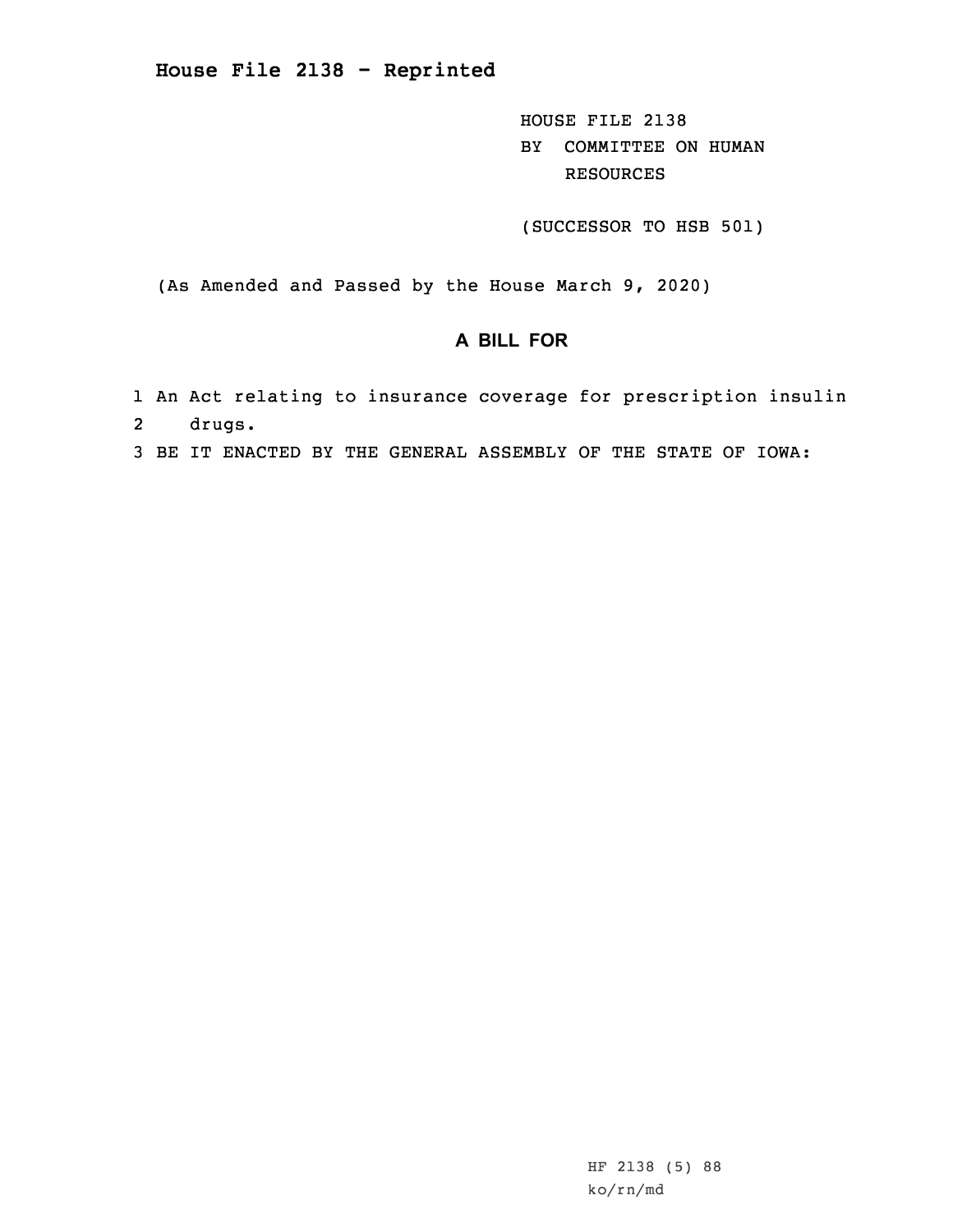1 Section 1. NEW SECTION. **514C.18A Prescription insulin drugs** 2 **—— coverage.**

3 1. As used in this section, unless the context otherwise 4 requires:

 *a. "Cost-sharing"* means any coverage limit, copayment, coinsurance, deductible, or other out-of-pocket expense obligation imposed on <sup>a</sup> covered person by <sup>a</sup> policy, contract, or plan providing for third-party payment or prepayment of health or medical expenses.

 *b. "Covered person"* means <sup>a</sup> policyholder, subscriber, or other person participating in <sup>a</sup> policy, contract, or plan that provides for third-party payment or prepayment of health or medical expenses.

14 *c. "Health care professional"* means the same as defined in 15 section 514J.102.

 *d. "Prescription insulin drug"* means <sup>a</sup> prescription drug that contains insulin, is used to treat diabetes, that has been prescribed as medically necessary by <sup>a</sup> covered person's health care professional, and is <sup>a</sup> benefit covered by the covered person's policy, contract, or plan.

21 2. Notwithstanding the uniformity of treatment requirements of section 514C.6, <sup>a</sup> policy, contract, or plan providing for third-party payment or prepayment of health or medical expenses that provides coverage for prescription drugs shall cap the total amount of cost-sharing that <sup>a</sup> covered person is required to pay per prescription filled to an amount not to exceed one hundred dollars for up to <sup>a</sup> thirty-one day supply of at least one type of each of the following:

29 *a.* Rapid-acting prescription insulin drugs.

30 *b.* Short-acting prescription insulin drugs.

31 *c.* Intermediate-acting prescription insulin drugs.

32 *d.* Long-acting prescription insulin drugs.

33 3. Nothing in this section shall be construed to prohibit 34 <sup>a</sup> policy, contract, or plan providing for third-party payment 35 or prepayment of health or medical expenses from reducing <sup>a</sup>

-1-

HF 2138 (5) 88  $ko/rn/md$  1/2